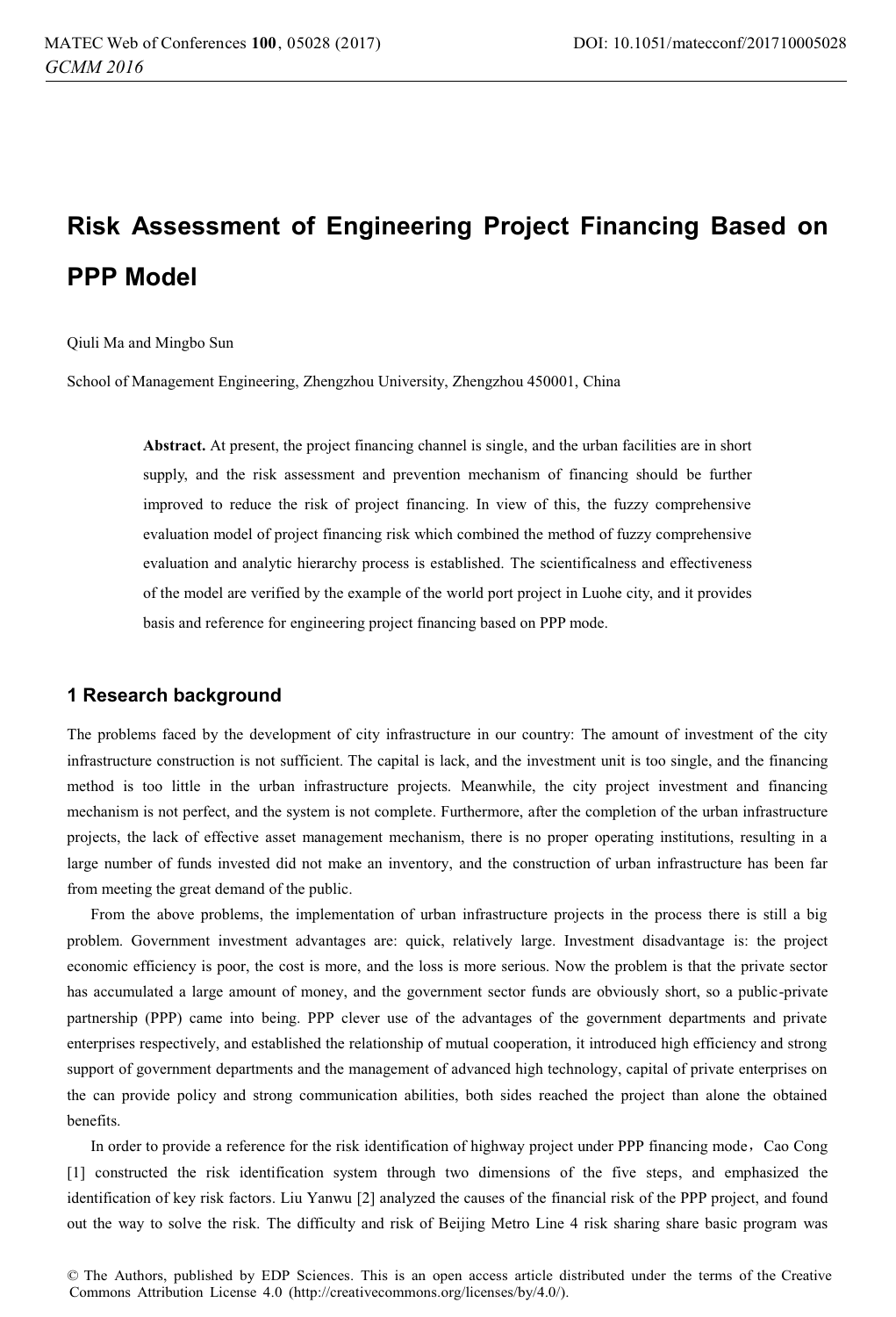analyzed according to the manifestation of the risks in each stage. Obtaining the results of risk sharing and quantitative analysis, and it provided theoretical support and practical guidance for the future of China's rail transit construction project PPP mode decision scientific and reasonable risk sharing [3]. Ai Bing and Lu Xiaocheng [4] analyzed the main PPP project risk, policy risk, exchange rate risk, technology risk, financial risk, operational risk, risk prevention measures of government project procurement PPP financing mode is mainly the government to speed up the change of role, strengthen the qualification certification and optimize the risk structure. Kong Qingli [5] studied the characteristics of PPP model, the particularity of risk allocation and the risk management methods of urban infrastructure projects, which had reference value for the promotion of PPP projects. Wu Aman [6] carried out a detailed analysis on the financing risk of the project through its structure, related elements, forms and typical case. It summarized the measures of financing risk prevention two and beneficial help to avoid the risk of project financing.

In this paper, the fuzzy comprehensive evaluation model of project financing risk which combined the method of fuzzy comprehensive evaluation and analytic hierarchy process is established. The risk of the project financing is assessed by the example of the world port project in Luohe city, and it provides basis and reference for engineering project financing based on PPP mode.

#### **2 Construction of risk assessment model of PPP model project financing**

(1) the weight of each risk factor is calculated:

The weight of each index can be calculated by the following formula:

$$
\omega_{i} = \frac{\sqrt[n]{\prod_{j=1}^{n} a_{ij}}}{\sum_{k=1}^{n} \sqrt{\prod_{j=1}^{n} a_{ij}}} \qquad (i=1,2,3,...,n)
$$
\n(1)

 $\omega$  is normalized:

$$
\omega = \frac{\omega_i}{\sum_{i=1}^n \omega_i} \tag{2}
$$

The first-level indexes  $B1 \sim B8$  can be calculated by this formula which relative to the total weight of the project target A weight vector:  $\begin{pmatrix} \omega & \omega_1 & \omega_2 & \dots & \omega_n \\ \omega_1 & \omega_2 & \dots & \omega_n \end{pmatrix}^T$ , similarly the second indicators relative to a target weight value can be got, In this way, the risk factors and the overall objective of the two level indicators are obtained.:

$$
W_{I(3)} = \sum_{j=1}^{8} p_{ij}^{(3)} \omega_j^{(2)}
$$
 (3)

(2) The consistency of the judgment matrix is tested

Consistency check need to do when there is only one principle in an engineering project. The proportion of the lump sum ratio according to the following formula is calculated: CR=CI/RI. When the index value CR<0.1, it can be considered that the judgment matrix of the engineering project is consistent with the consistency test. Where, CI=  $(\lambda_{\text{max}}-1)$  / (n-1) that is the consistency of the indicators, and  $\lambda_{\text{max}}$  is the so-called matrix to determine the greatest characteristics of the root, after the solution of the value calculated by the following formula can be calculated: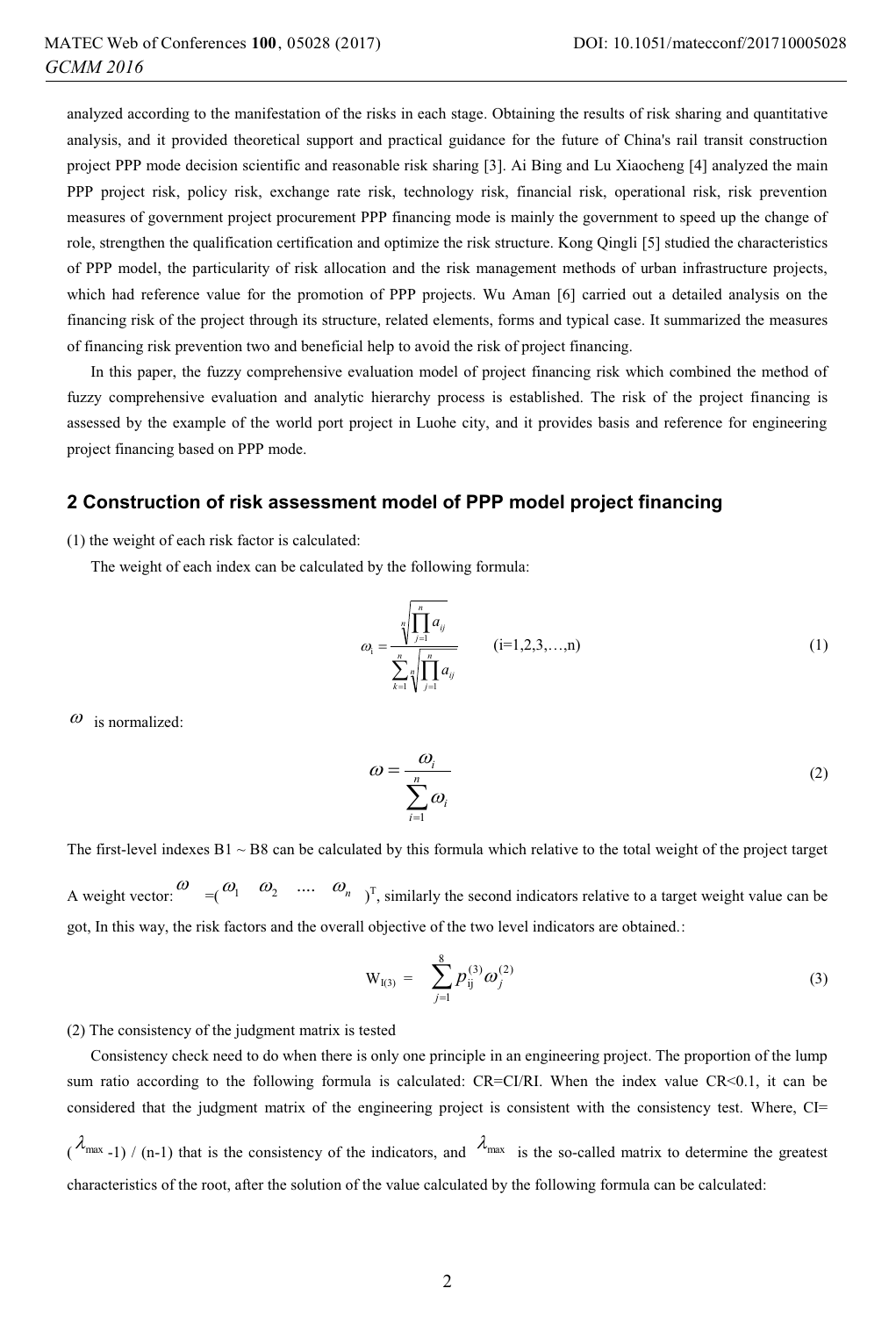$$
\lambda_{\max} = \frac{1}{n} \sum_{j=1}^{n} (AW)_i / \omega_i = \frac{1}{n} \sum_{i=1}^{n} (\sum_{j=1}^{n} a_{ij} \omega_j) / \omega_i
$$
 (4)

The  $(A\omega)_i$  index value of the above formula can be expressed as the i component index of  $A\omega$ . The CI and RI are the average consistency index. In the following table 1, the random mean consistency index of the positive and negative matrix of the 1 to 15 order is given.

| Order number n |      | -    |      |      |      |      |      |      |
|----------------|------|------|------|------|------|------|------|------|
| RI             | 0.00 | 0.00 | 0.52 | 0.89 | 1.12 | 1.26 | 1.36 | 1.41 |
| Order number n |      | 10   |      | - 12 | 13   | 14   | 15   |      |
| RI             | 1.46 | . 49 | 1.52 | 1.54 | 1.58 | 1.58 | 1.59 |      |

**Table 1**. Average random consistency index.

Using the fuzzy comprehensive evaluation method to evaluate the project

 $Q$ At first, the sets of factors, weights and evaluation are set up.

The 26 categories of 8 small class as a factor set of projects based on the PPP mode of project financing risks are selected: U={U1, U2..., U26}. According to the importance of project financing risk, the weight of each risk is calculated, and the risk of the project can be divided into three levels, namely the evaluation set V: "high risk, medium risk and high risk".

2) The fuzzy comprehensive evaluation matrix of the individual factors is established in the project

The the degree of membership that the i in the last step is relative to the i in the assessment set  $V = "risk is greater$ .

the risk of medium, small risk" is  $r_{ij}$ . After  $r_{ij}$  is determined, the value can be given by expert scoring method according to the degree of membership of the factors. When the degree of membership is greater, the value is closer to 1, whereas the more close to 0.

ĹFuzzy comprehensive evaluation matrix of multi factors in the project is built

After the normalization of B, the fuzzy comprehensive evaluation set  $B = (B_1 \ B_2 \ B_3)$  is obtained. And set B elements in the fuzzy evaluation have been quantified, but at this time elements in the evaluation set V are not quantified. The financing risk assessment under the PPP mode is still unable to be got a quantitative measure. At this point, the V begins to be quantified, and quantitative values are found in table 2:

**Table 2.** Standard table of quantitative risk.

| Grade      | Greater risk | Medium risk | Less risk |
|------------|--------------|-------------|-----------|
| assignment | 100--86      | 85-66       | -65       |

The M value is made as the risk assessment results. According to the resulting matrix,  $_{\text{M}=\left[ B,C^{\prime}\right] }$  which C1=85.

C2=75, C3=65, and finally the size of the risk is determined according to the M value.

## **3 Empirical analysis**

Luohe Huading world port project is a city greening leisure theme park with the entertainment function responsed by the government, and the budget is 800 million yuan. In order to solve the government pressure, the project investment of about 500 million yuan was invited public bidding by PPP financing mode. According to the project risk identification, the risk is divided into 8 first-level indexes and 26 second-level indexes.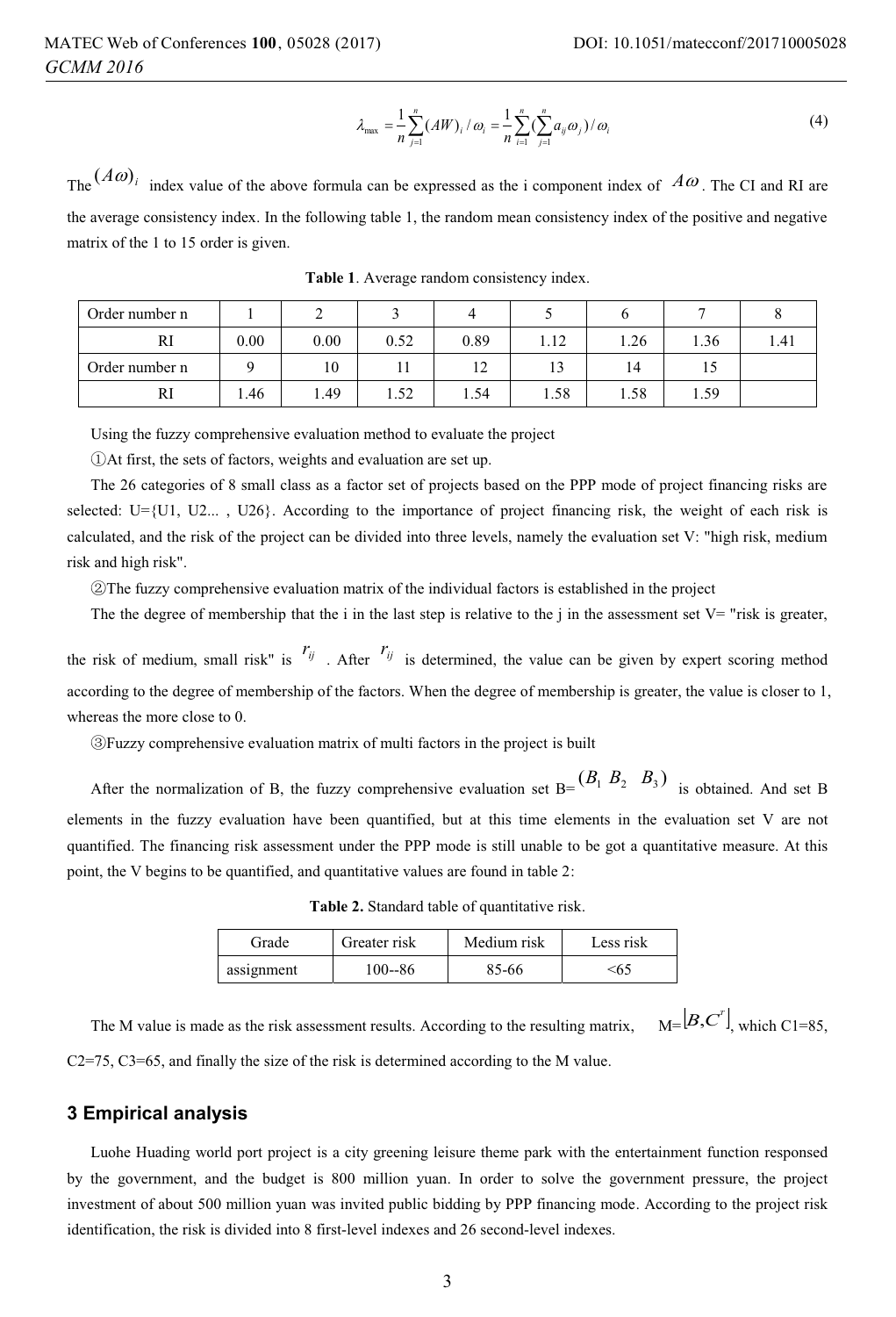# **3.1 Determination of weight of AHP**

According to the evaluation index system in construction of PPP mode, the target layer is set to the financing risk of project PPP financing mode. The first layer is the 8 first-level indexes with political, financial, market, force majeure risks, and second layer is the 26 second-level indexes with policy and legal changes, price risk.

In this paper, the data survey mainly through the expert investigation and questionnaire survey method to determine the weight of the factors, the results of the scoring table 3:

| First-level indexes           | Fraction       | Second-level indexes                                               | Fraction       |
|-------------------------------|----------------|--------------------------------------------------------------------|----------------|
|                               | 6              | Policy risk C1                                                     | 5              |
| Political risk $B_1$          |                | Law change risk C2                                                 | 6              |
|                               |                | Price risk C3                                                      | 8              |
| Market risk B <sub>2</sub>    | 9              | Demand risk C4                                                     | 7              |
|                               |                | Competition risk C5                                                | 7              |
| Financial risk B <sub>3</sub> | 6              | Inflation risk C6                                                  | 4              |
|                               |                | Interest rate risk C7                                              | 4              |
| Non class risk B4             | $\overline{4}$ | Weather risk C8                                                    | 3              |
|                               |                | Earthquake and other risks C9                                      | $\overline{2}$ |
|                               |                | Design technical risk C10                                          | 5              |
| Technology risk B5            | 7              | Construction technology risk C11                                   | 6              |
|                               |                | Other reasons for technical risk C12                               | $\overline{4}$ |
|                               |                | Land relocation and compensation risk C13                          | 4              |
|                               |                | Timely completion risk C14                                         | 8              |
|                               | 9              | Quality risk C15                                                   | 8              |
| Construction risk B6          |                | Cost expenditure risk C16                                          | 7              |
|                               |                | Safety accident risk C17                                           | 6              |
|                               |                | Private investment default C18                                     | 5              |
|                               |                | Contract unit breach of contract C19                               | 6              |
|                               |                | Supply risk C20                                                    | 5              |
|                               | 7              | Equipment maintenance risk C21                                     | $\overline{4}$ |
| Operational risk B7           |                | Operating unit management C22                                      | 5              |
|                               |                | Project unit breach of contract C23                                | 3              |
|                               |                | Pollution fines C24                                                | $\overline{4}$ |
| Environmental class<br>riskB8 | 3              | Environmental costs are too high C25                               | 3              |
|                               |                | To correct the error of investment is too large<br>C <sub>26</sub> | 3              |

**Table 3.** Elements of the scoring table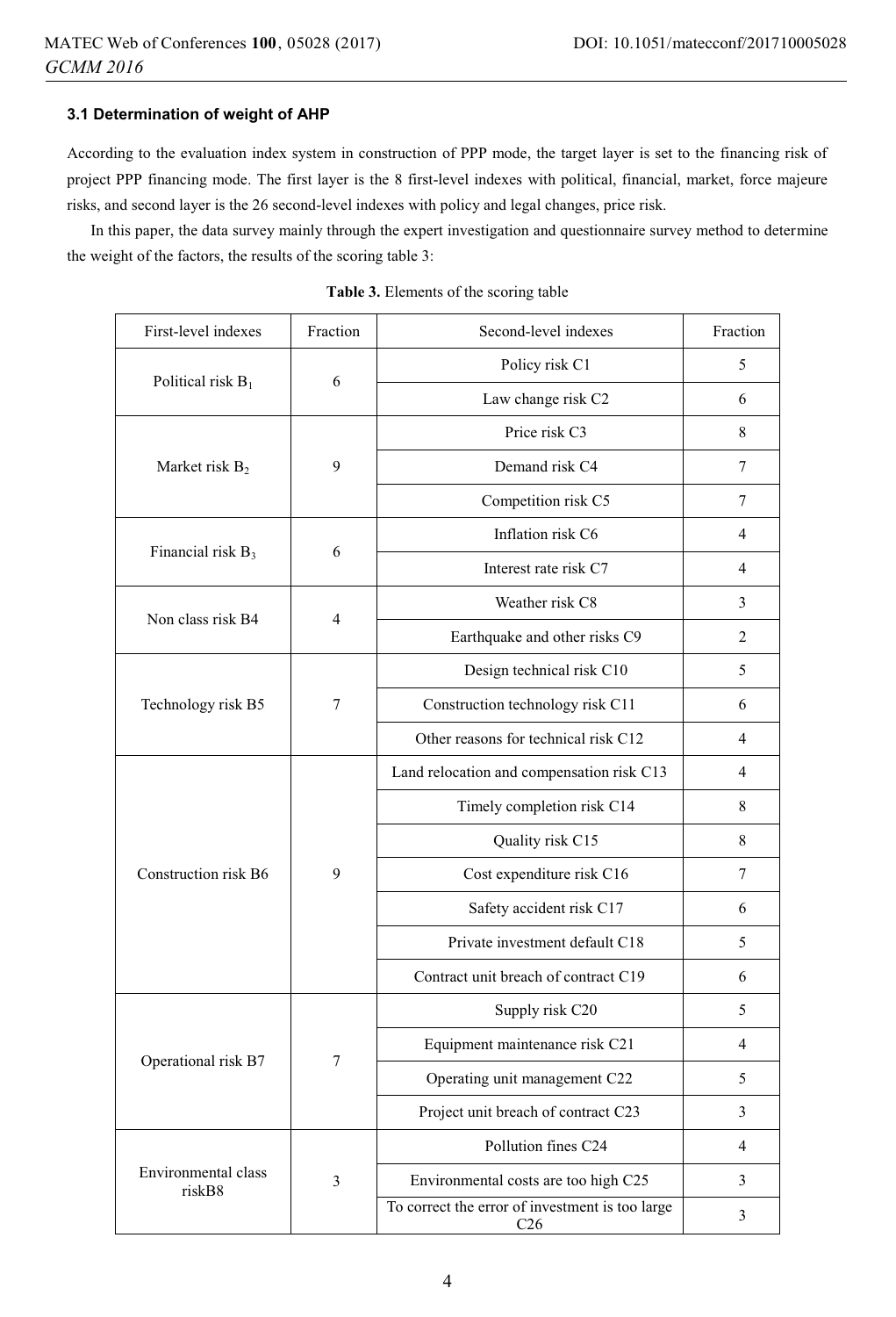$\overline{\phantom{a}}$ I I I I I  $\overline{\phantom{a}}$ I  $\overline{\phantom{a}}$ 

 $\overline{\phantom{0}}$ 

J

After the hierarchical structure of the project is constructed, the relationship between the elements of the relationship is generally clear. Then the analytic hierarchy process is used to calculate the relative weight of each factor and combined with the level of various factors to conduct a comprehensive assessment, the judgment matrix is as follows:

$$
A = \begin{pmatrix} 1 & 6/9 & 1 & 6/4 & 6/7 & 6/9 & 6/7 & 6/3 \\ 9/6 & 1 & 9/6 & 9/4 & 9/7 & 1 & 9/7 & 9/3 \\ 1 & 6/9 & 1 & 6/4 & 6/7 & 6/9 & 6/7 & 6/3 \\ 7/6 & 7/9 & 7/6 & 7/4 & 1 & 7/9 & 1 & 7/3 \\ 9/6 & 1 & 9/6 & 9/4 & 9/7 & 1 & 9/7 & 7/3 \\ 7/6 & 7/9 & 7/6 & 7/4 & 1 & 7/9 & 1 & 7/3 \\ 3/6 & 3/9 & 3/6 & 3/4 & 3/7 & 3/9 & 3/7 & 1 \end{pmatrix}
$$

$$
B_1 = \begin{pmatrix} 1 & 5/6 \\ 6/5 & 1 \end{pmatrix}
$$

$$
B_2 = \begin{pmatrix} 1 & 8/7 & 8/7 \\ 7/8 & 1 & 1 \end{pmatrix}
$$

$$
B_3 = \begin{pmatrix} 1 & 1 \\ 1 & 1 \end{pmatrix}
$$

$$
B_4 = \begin{pmatrix} 1 & 3/2 \\ 2/3 & 1 \end{pmatrix}
$$

$$
B_6 = \begin{pmatrix} 1 & 4/8 & 4/8 & 4/7 & 4/6 & 4/5 & 4/6 \\ 6/4 & 1 & 1 & 8/7 & 8/6 & 8/5 & 8/6 \\ 8/4 & 1 & 1 & 8/7 & 8/6 & 8/5 & 8/6 \\ 8/4 & 1 & 1 & 8/7 & 8/6 & 8/5 & 8/6 \\ 8/4 & 1 & 1 & 8/7 & 8/6 & 8/5 & 8/6 \\ 6/4 & 6/8 & 6/8 & 6/7 & 1 & 6/5 & 1 \\ 5/4 & 5/8 & 5/8 & 5/7 & 5/6 & 1 & 5/6 \\ 6/4 & 6/8 & 6/8 & 6/7 & 1 & 6/5 & 1 \\ 1 & 5/4 & 1 & 5/3 \\ 3/5 & 3/4 & 3/5 & 1 \end{pmatrix}
$$

$$
B_7 = \begin{pmatrix} 1 & 4/3 & 4/
$$

The weights are calculated by the formula mentioned in the former part in this paper, the formula (3) is used to calculate

the maximum eigenvalue of the matrix  $\lambda_{\text{max}} = 8.5834$  . And  $CI = \frac{\lambda_{\text{max}} - n}{n - 1}$ , then  $CI = \frac{8.5834 - 8}{8 - 7} = 0.08332$ .

According to Table 2.1, the average value of random consistency index can be checked RI=1.41.Because  $CR = \frac{CI}{RI} = \frac{0.08332}{1.41} = 0.059 < 0.10$ 

, the matrix is fit to the consistency, and the weight of each factor of the first level index is:  $\omega = (0.118 \quad 0.176 \quad 0.118 \quad 0.078 \quad 0.137 \quad 0.176 \quad 0.137 \quad 0.059)$ ; Similarly, the maximum characteristic value of the second-level indexes can be obtained:  $\lambda_{\text{max1}} = 8.0544$ ,  $\lambda_{\text{max2}} = 8.7895$ ,  $\lambda_{\text{max3}} = 8.0852$ ,  $\lambda_{\text{max4}} = 8.0771$ .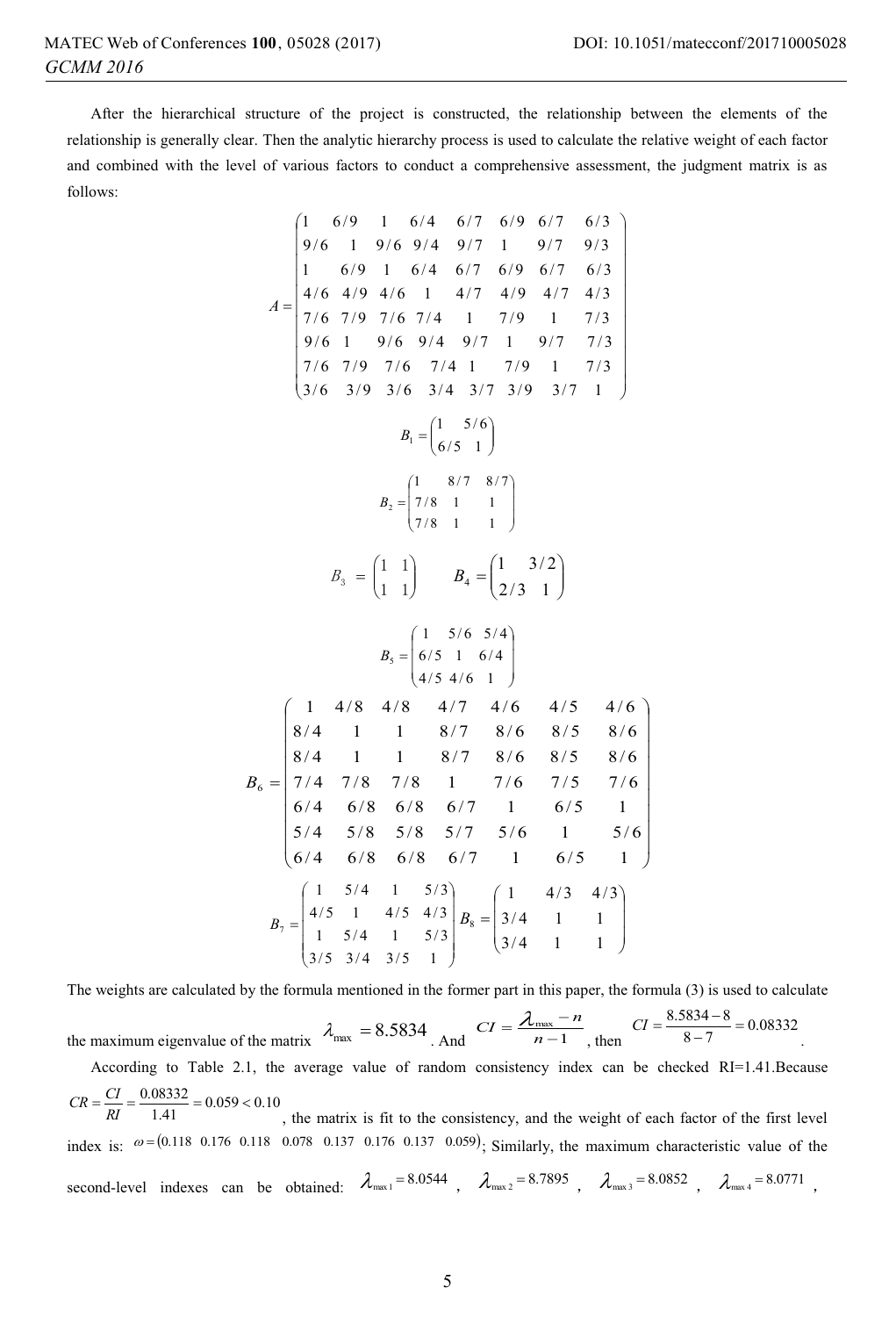$\lambda_{\text{max}}$   $= 8.1250$   $\lambda_{\text{max}}$   $= 8.0073$   $\lambda_{\text{max}}$   $= 8.0981$   $\lambda_{\text{max}}$   $= 8.0155$   $\text{CI}$  means  $CI_1 = 0.07551$   $CI_2 = 0.08731$   $\text{CI}$ 

 $CI_3 = 0.08013$ ,  $CI_4 = 0.07892$ ,  $CI_5 = 0.08455$ ,  $CI_6 = 0.07954$ ,  $CI_7 = 0.07642$ ,  $CI_8 = 0.07883$ . After the calculation

can be obtained CR are less than 0.100, so all the judgment matrix to meet the consistency test. Second-level indexes of the weight of the elements are:

 $\omega_1 = (0.455 \ 0.545) \ \omega_2 = (0.364 \ 0.318 \ 0.318) \ \omega_3 = (0.500 \ 0.500) \omega_4 = (0.600 \ 0.400) \ \omega_5 = (0.333 \ 0.400 \ 0.267)$  $\omega_{6} = (0.091 \ 0.182 \ 0.182 \ 0.159 \ 0.136 \ 0.114 \ 0.136)\ \omega_{7} = (0.294 \ 0.235 \ 0.294 \ 0.176)\ \omega_{8} = (0.400 \ 0.300 \ 0.300)\ \omega_{9} = (0.400 \ 0.182 \ 0.182 \ 0.136)\ \omega_{10} = (0.400 \ 0.182 \ 0.182 \ 0.136)\ \omega_{11} = (0.400 \ 0.182 \ 0.182 \ 0.136)\$ 

According to the above calculation, in the project risk of PPP financing model, the market risk and proportion of construction risk is the largest, followed by technical risk, financial risk, political risk. In the study, in the project financing risk process of PPP mode, we should focus on taking into account the large proportion of the risk, and the only way to effectively prevent the risk of the project.

## **3.2 Fuzzy comprehensive evaluation of project financing risk**

The 26 risk factors mentioned in this paper is different from the impact of the whole project. According to the different factors, the corresponding weight is given, and the weights of 26 second-level indexes risk are got by the analytic hierarchy process:

A={0.455,0.545,0.364,0.318,0.318,0.500,0.500,0.600,0.400,0.333,0.400,0.267,0.091,0.182,0.182,0.159,0.136,0.114  $0.136,0.294,0.235,0.294,0.176,0.400, 0.300, 0.300$ .

And then through finding the project related experts, the expert scoring method is used for these risk factors scoring, scoring table as shown in table 4.

When the first-level indexes are got matrix, the basic formula  $B = \omega \cdot R$  can be calculated by fuzzy comprehensive evaluation:

$$
B_1 = \omega_1 \cdot R_1 = (0.378 \ 0.346 \ 0.423)
$$

$$
B_2 = \omega_2 \cdot R_2 = (0.343 \quad 0.319 \quad 0.338) \ B_3 = \omega_3 \bullet R_3 = (0.242 \quad 0.199 \quad 0.514)
$$
  
\n
$$
B_4 = \omega_4 \bullet R_4 = (0.314 \quad 0.259 \quad 0.427)
$$
  
\n
$$
B_5 = \omega_5 \bullet R_5 = (0.399 \quad 0.410 \quad 0.190)
$$
  
\n
$$
B_6 = \omega_6 \bullet R_6 = (0.368 \quad 0.269 \quad 0.363)
$$
  
\n
$$
B_7 = \omega_7 \bullet R_7 = (0.249 \quad 0.284 \quad 0.467)
$$
  
\n
$$
B_8 = \omega_8 \bullet R_8 = (0.359 \quad 0.337 \quad 0.305)
$$

| First-leve<br>1 indexes | weight | Second-level indexes | weight | Comment set  |             |           |
|-------------------------|--------|----------------------|--------|--------------|-------------|-----------|
|                         |        |                      |        | Greater risk | Medium risk | Less risk |
| Political<br>risk $B_1$ | 0.118  | Policy risk C1       | 0.455  | 0.322        | 0.375       | 0.303     |
|                         |        | Law change risk C2   | 0.545  | 0.425        | 0.321       | 0.524     |
| Market<br>risk $B_2$    | 0.176  | Price risk C3        | 0.364  | 0.442        | 0.239       | 0.319     |
|                         |        | Demand risk C4       | 0.318  | 0.247        | 0.318       | 0.435     |

**Table 4.** Effect of PPP mode on the project financing risk factors scoring table.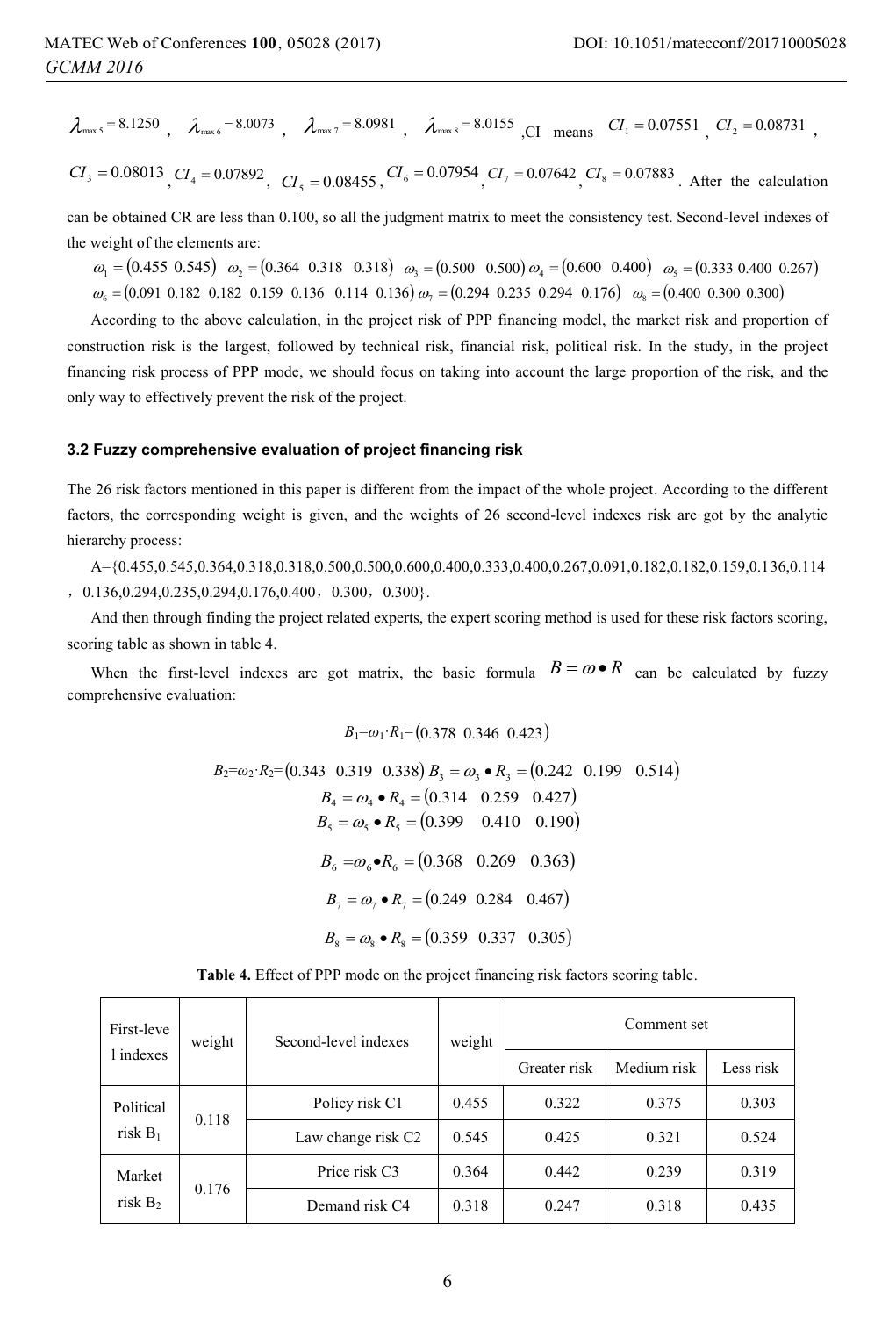|                                       |                 | Competition risk C5                                    | 0.318 | 0.325 | 0.412 | 0.263 |
|---------------------------------------|-----------------|--------------------------------------------------------|-------|-------|-------|-------|
| Financial                             |                 | Inflation risk C6                                      | 0.500 | 0.157 | 0.213 | 0.630 |
| risk $B_3$                            | 0.118           | Interest rate risk C7                                  | 0.500 | 0.327 | 0.275 | 0.398 |
| Non                                   | Weather risk C8 | 0.600                                                  | 0.456 | 0.249 | 0.295 |       |
| class risk<br>0.078<br><b>B4</b>      |                 | Earthquake and other risks<br>C9                       | 0.400 | 0.102 | 0.273 | 0.625 |
| Technolo<br>gy risk                   |                 | Design technical risk C10                              | 0.333 | 0.319 | 0.438 | 0.243 |
|                                       | 0.137           | Construction technology<br>risk C11                    | 0.400 | 0.468 | 0.373 | 0.159 |
| B <sub>5</sub>                        |                 | Other reasons for technical<br>risk C12                | 0.267 | 0.397 | 0.432 | 0.171 |
|                                       |                 | Land relocation and<br>compensation risk C13           | 0.091 | 0.631 | 0.233 | 0.136 |
|                                       |                 | Timely completion risk<br>C14                          | 0.182 | 0.732 | 0.138 | 0.130 |
|                                       |                 | Quality risk C15                                       | 0.182 | 0.375 | 0.239 | 0.386 |
| Construct<br>ion risk                 | 0.176           | Cost expenditure risk C16                              | 0.159 | 0.237 | 0.368 | 0.394 |
| <b>B6</b>                             |                 | Safety accident risk<br>C17                            | 0.136 | 0.118 | 0.299 | 0.583 |
|                                       |                 | Private investment default<br>C18                      | 0.114 | 0.216 | 0.273 | 0.511 |
|                                       |                 | Contract unit breach of<br>contract C19                | 0.136 | 0.227 | 0.361 | 0.412 |
| Operatio<br>nal risk<br>0.137<br>B7   | Supply risk C20 | 0.294                                                  | 0.312 | 0.218 | 0.470 |       |
|                                       |                 | Equipment maintenance<br>risk C21                      | 0.235 | 0.421 | 0.312 | 0.267 |
|                                       |                 | Operating unit<br>management C22                       | 0.294 | 0.128 | 0.275 | 0.597 |
|                                       |                 | Project unit breach of<br>contract C23                 | 0.176 | 0.116 | 0.372 | 0.512 |
| Environ<br>mental<br>class risk<br>B8 |                 | Pollution fines C24                                    | 0.400 | 0.413 | 0.279 | 0.308 |
|                                       | 0.059           | Environmental costs are<br>too high C25                | 0.300 | 0.366 | 0.432 | 0.202 |
|                                       |                 | To correct the error of<br>investment is too large C26 | 0.300 | 0.279 | 0.318 | 0.403 |

That is:  $R = (B_1 \ B_2 \ B_3 \ B_4 \ B_5 \ B_6 \ B_7 \ B_8)^T$ . It is calculated that:  $B = W \bullet R = (0.401 \ 0.362 \ 0.375)$ 

According to the theoretical part of this paper, the M value is the result of risk assessment, and then:

 $M=(B, C^T) = (0.401 \ 0.362 \ 0.375) (85 \ 75 \ 65)^T = 78.24$ 

Finally, the size of the risk is 78.24 according to the M value, so the risk of the project is medium.